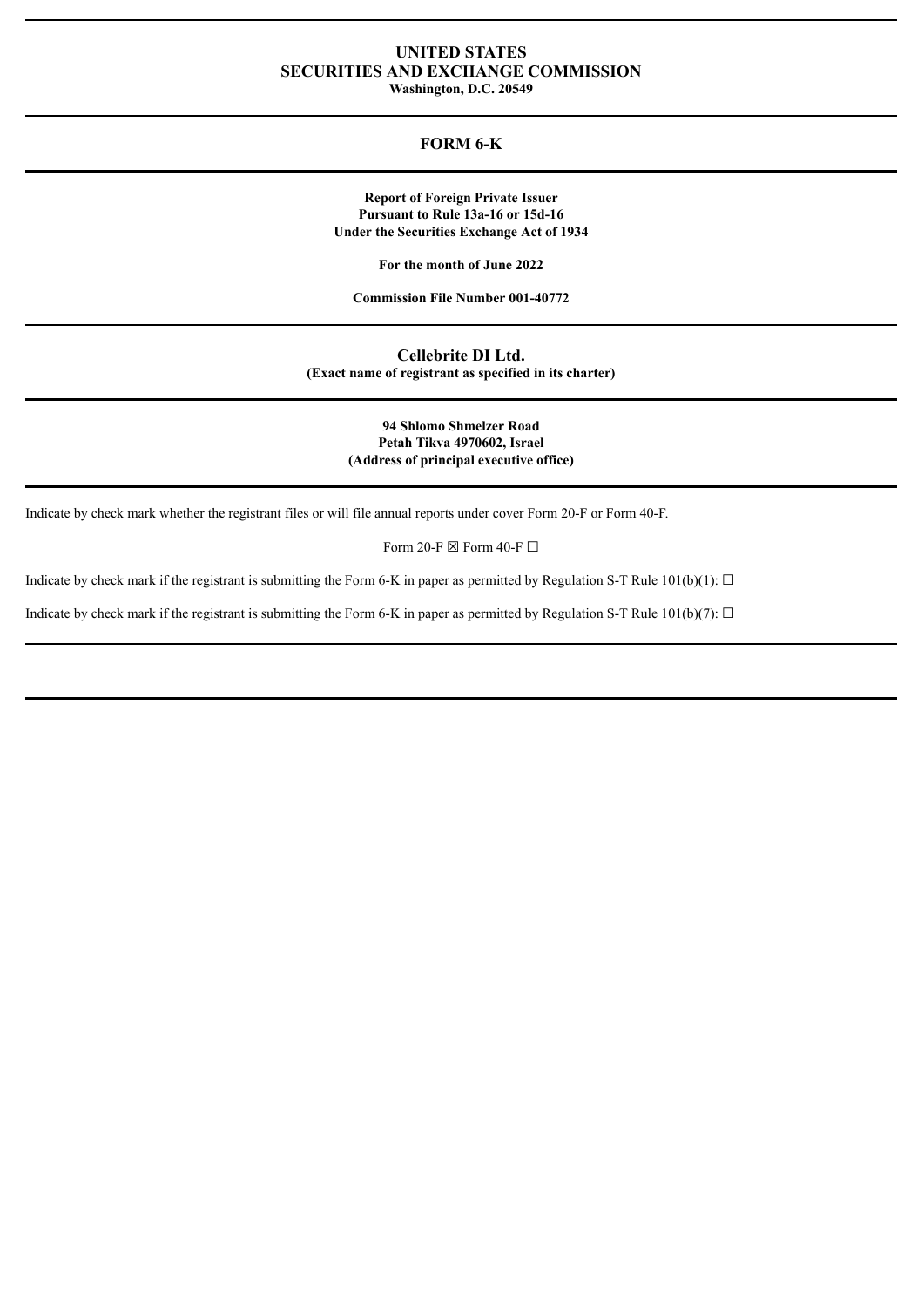### **EXPLANATORY NOTE**

Cellebrite DI Ltd. (the "**Registrant**" or "**Company**") hereby furnishes the following documents:

- i. Notice and Proxy Statement with respect to the Company's Annual General Meeting of Shareholders to be held on July 19, 2022, describing the proposals to be voted upon at the meeting, the procedure for voting in person or by proxy at the meeting and various other details related to the meeting; and
- ii. A Proxy Card whereby holders of Company's shares may vote at the meeting without attending in person.

This Report on [Form](http://www.sec.gov/Archives/edgar/data/1854587/000121390021057383/ea149645-s8_cellebrite.htm) 6-K is incorporated by reference into the Registrant's registration statement on Form S-8 (File No. 333-260878).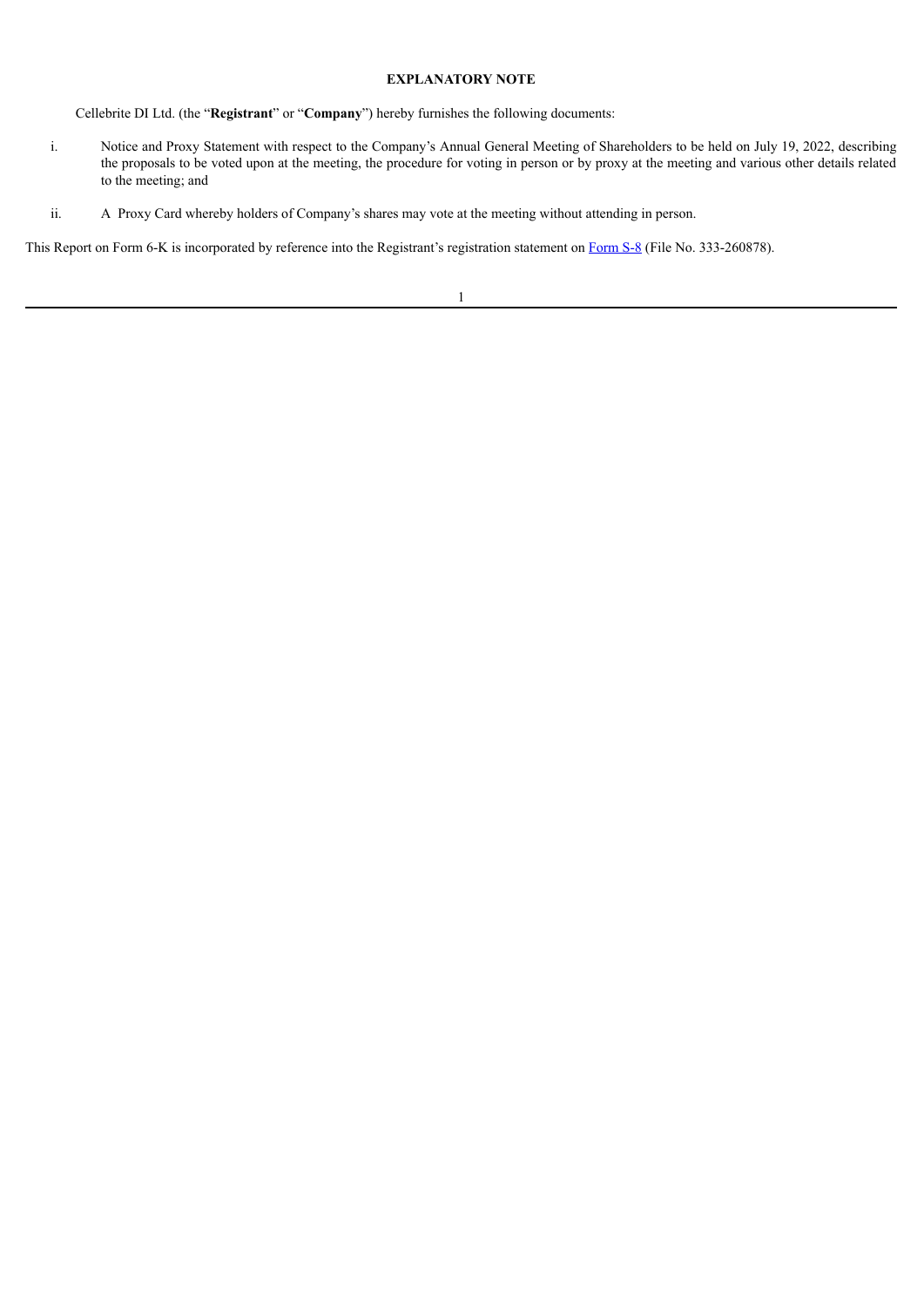## **SIGNATURES**

Pursuant to the requirements of the Securities Exchange Act of 1934, the Registrant has duly caused this report to be signed on its behalf by the undersigned, thereunto duly authorized.

## **Cellebrite DI Ltd.**

June 13, 2022 By: /s*/ Dana Gerner*

Dana Gerner Chief Financial Officer

2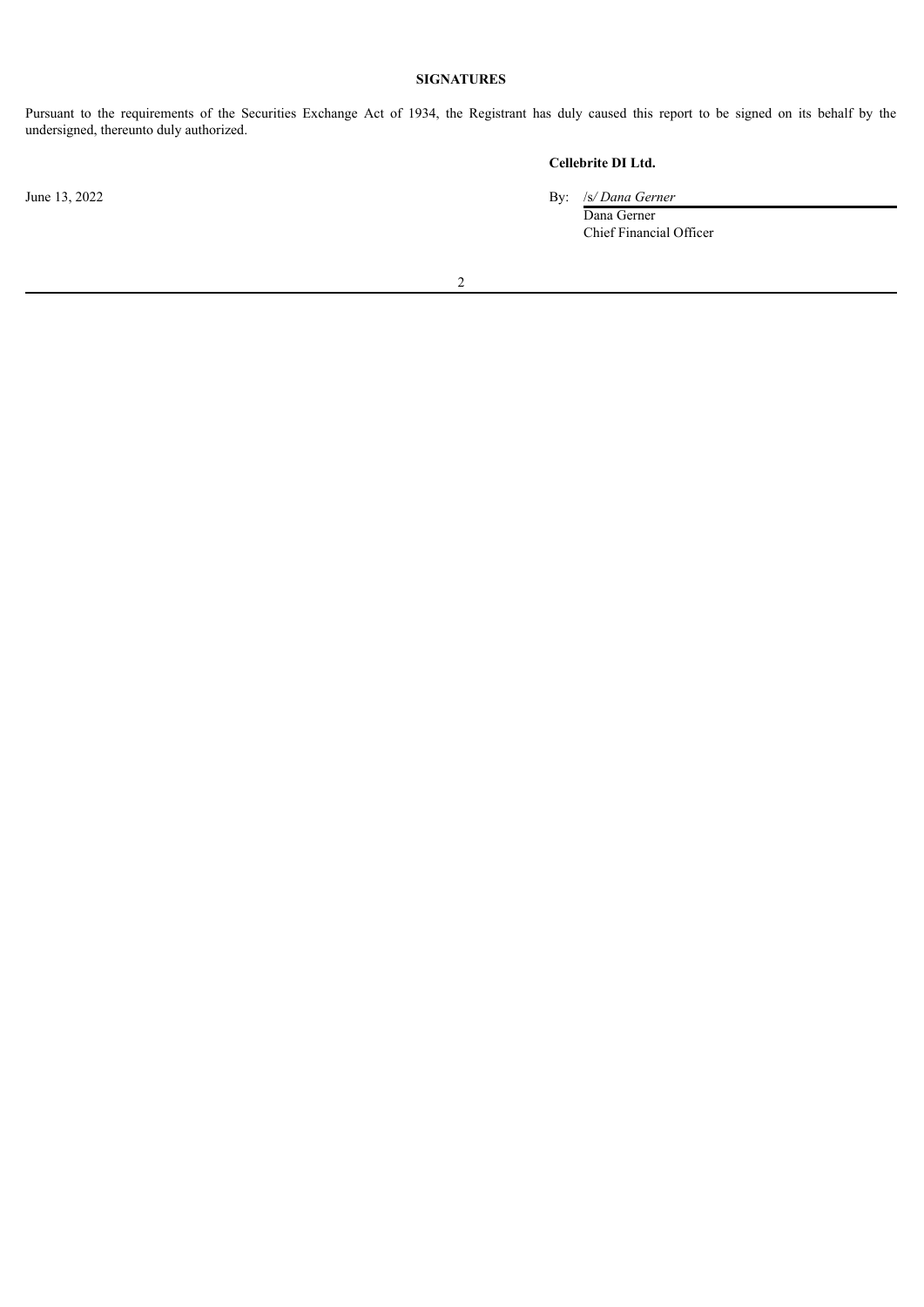## **Exhibit Index**

| Exhibit | Description                                                                                                                  |
|---------|------------------------------------------------------------------------------------------------------------------------------|
| 99.1    | <u>Notice and Proxy statement for the Annual General Meeting of Shareholders of the Company to be held on July 19, 2022.</u> |
| 99.2    | Proxy card for the Annual General Meeting of Shareholders of the Company to be held on July 19, 2022.                        |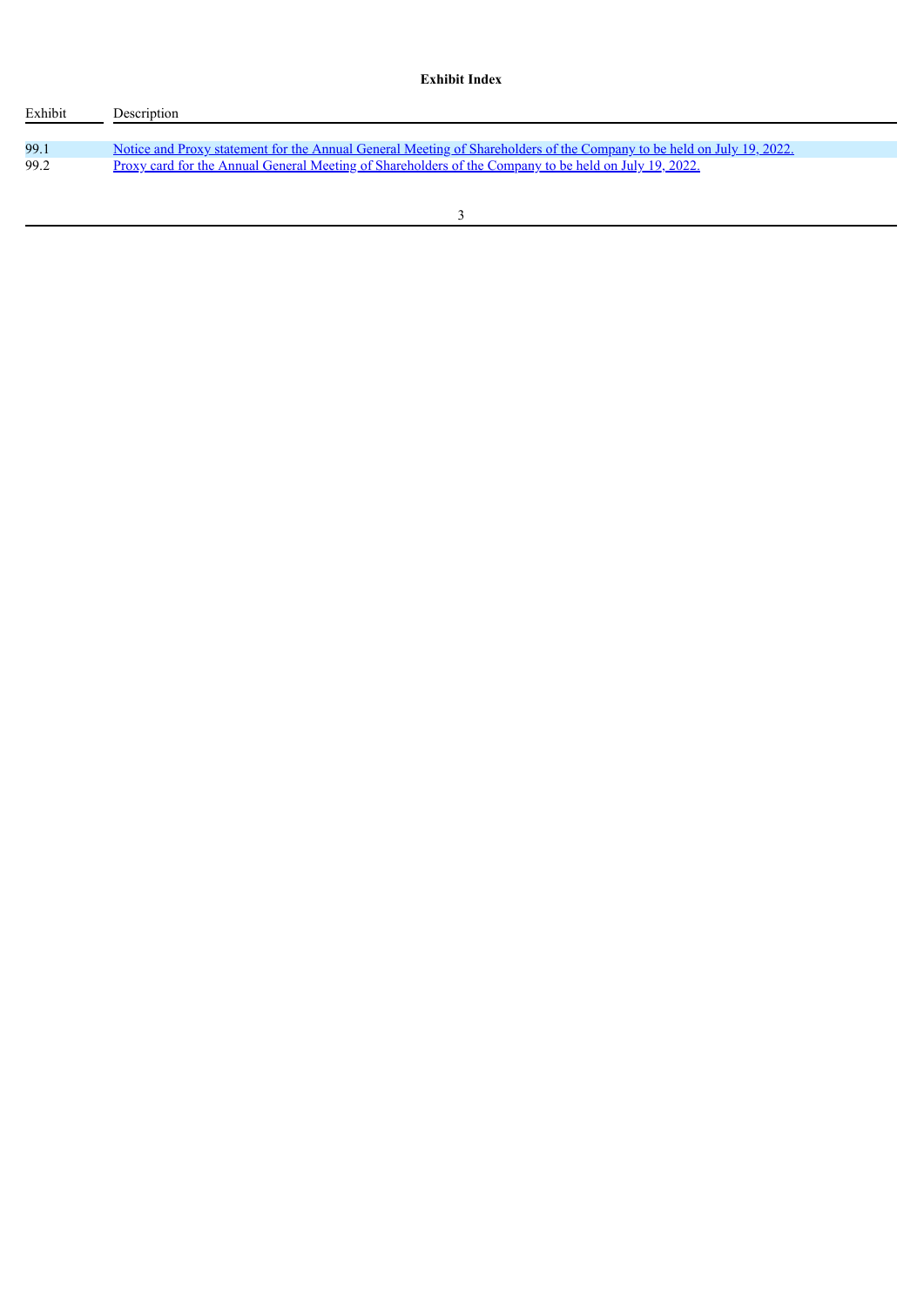

**Cellebrite DI Ltd. 94 Shlomo Shmelzer Road Petah Tikva 4970602, Israel +972-(73) 394-8000**

<span id="page-4-0"></span>Dear Shareholder,

You are cordially invited to attend an Annual General Meeting (the "**Meeting**") of the shareholders of Cellebrite DI Ltd. (the "**Company**"), to be held at 4:00p.m., Israel time, on July 19, 2022, at the Company's offices at 94 Shlomo Shmelzer Road, Petah Tikva 4970602, Israel.

The Company's notice of the Meeting and the proxy statement ("**Proxy Statement**") appearing on the following pages describe in detail the matter to be acted upon at the Meeting.

Only shareholders who held shares at the close of business on June 13, 2022 are entitled to notice of, and to vote at, the Meeting and any adjournments thereof. The Company's board of directors recommends a vote "FOR" the matter set forth in the notice.

Whether or not you plan to attend the Meeting, it is important that your shares be represented and voted at the Meeting. Accordingly, after reading the enclosed Notice of Annual General Meeting of Shareholders and accompanying Proxy Statement, please sign, date and mail the enclosed proxy card in the envelope provided or vote by telephone or over the Internet in accordance with the instructions on your proxy card.

We look forward to seeing as many of you as can attend the Meeting.

Very truly yours,

*Haim Shani, Chairman of the Board of Directors*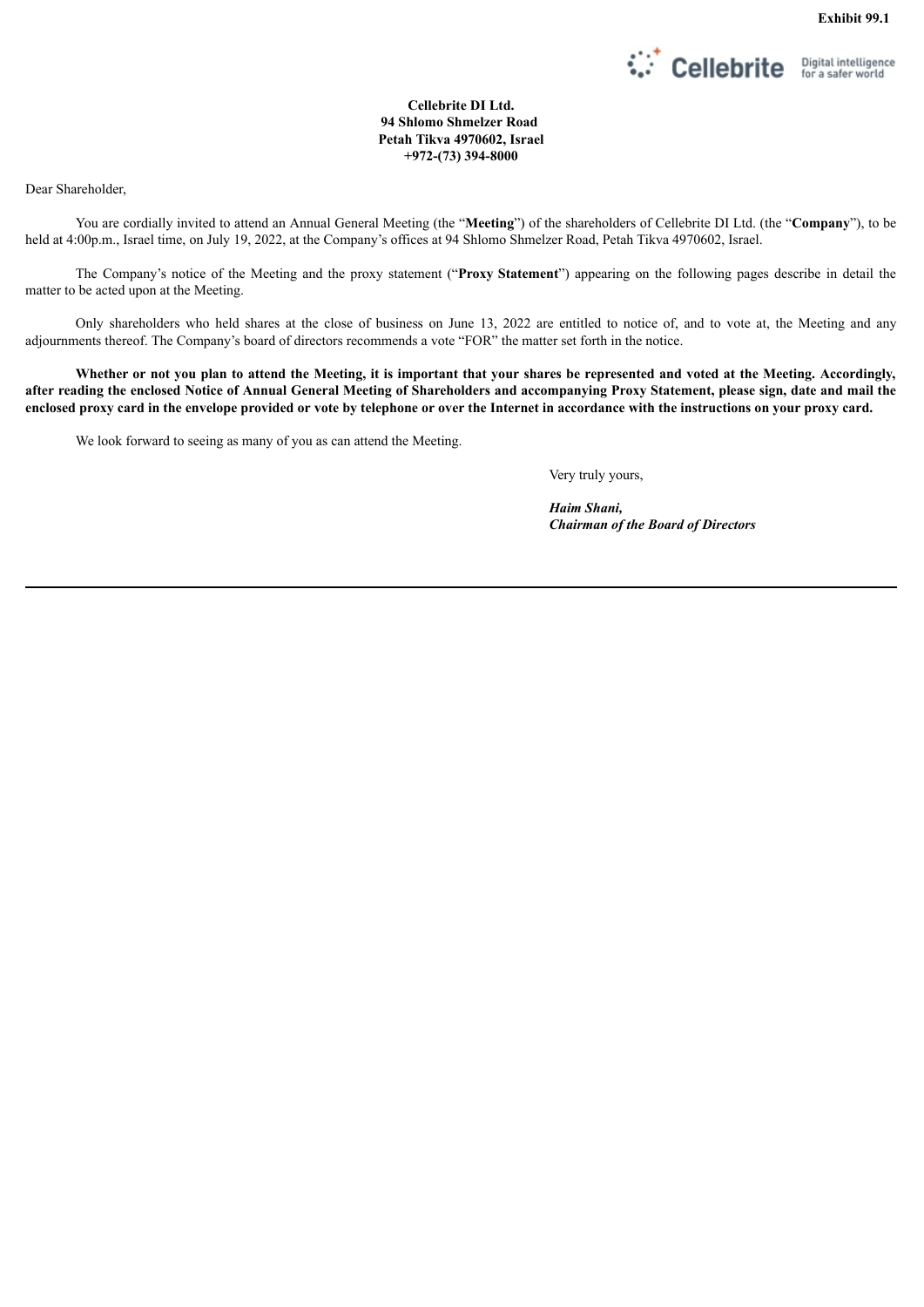

## **Cellebrite DI Ltd. 94 Shlomo Shmelzer Road Petah Tikva 4970602, Israel +972-(73) 394-8000**

### **NOTICE OF ANNUAL GENERAL MEETING OF SHAREHOLDERS**

Notice is hereby given that an Annual General Meeting of Shareholders (the "**Meeting**") of Cellebrite DI Ltd. (the "**Company**") will be held at 4:00 p.m, Israel time, on July 19, 2022, at the Company's offices at 94 Shlomo Shmelzer Road, Petah Tikva 4970602, Israel, for the following purpose:

- 1. To re-elect Elly Keinan as a Class I director, to hold office until the close of the Company's annual general meeting of shareholders in 2025, and until his respective successor is duly elected and qualified; and
- 2. To approve the appointment of Kost Forer Gabbay & Kasierer, a member of Ernst & Young Global, as the Company's independent auditors for the fiscal year ended December 31, 2022 and until the next annual general meeting of shareholders, in replacement of Somekh Chaikin, a member firm of KPMG International, and to authorize the Board of Directors, upon the recommendation of the Company's audit committee (the "**Audit Committee**"), to determine the auditor's remuneration to determine their fees.

The foregoing proposals are described more fully in the enclosed proxy statement, which we urge you to read in its entirety. We know of no other business to be submitted at the Meeting other than as specified herein. If any other business is properly brought before the Meeting, the persons named as proxies may vote in respect thereof in accordance with their best judgment.

The affirmative vote of the holders of a majority of the voting power represented at the Annual General Meeting in person or by proxy and voting thereon (excluding abstentions and broker non-votes) is necessary for the approval of each proposal.

In accordance with the Israeli Companies Law 5759-1999, and regulations promulgated thereunder (the "**Companies Law**"), any shareholder of the Company holding at least one percent of the outstanding voting rights of the Company for the Meeting may submit to the Company a proposed additional agenda item for the Meeting, to the Company's offices, c/o Ms. Dana Gerner, Chief Financial Officer and Ms. Ortal Yanko-Shalev, Legal Counsel, at 94 Shlomo Shmelzer Road, Petah Tikva 4970602, Israel, no later than Tuesday, June 21, 2022. To the extent that there are any additional agenda items that the board of directors determines to add as a result of any such submission, the Company will publish an updated agenda and proxy card with respect to the Meeting, no later than June 27, 2022, which will be furnished to the U.S. Securities and Exchange Commission (the "**SEC**") on Form 6- K, and will be made available to the public on the Commission's website at http://www.sec.gov.

-2-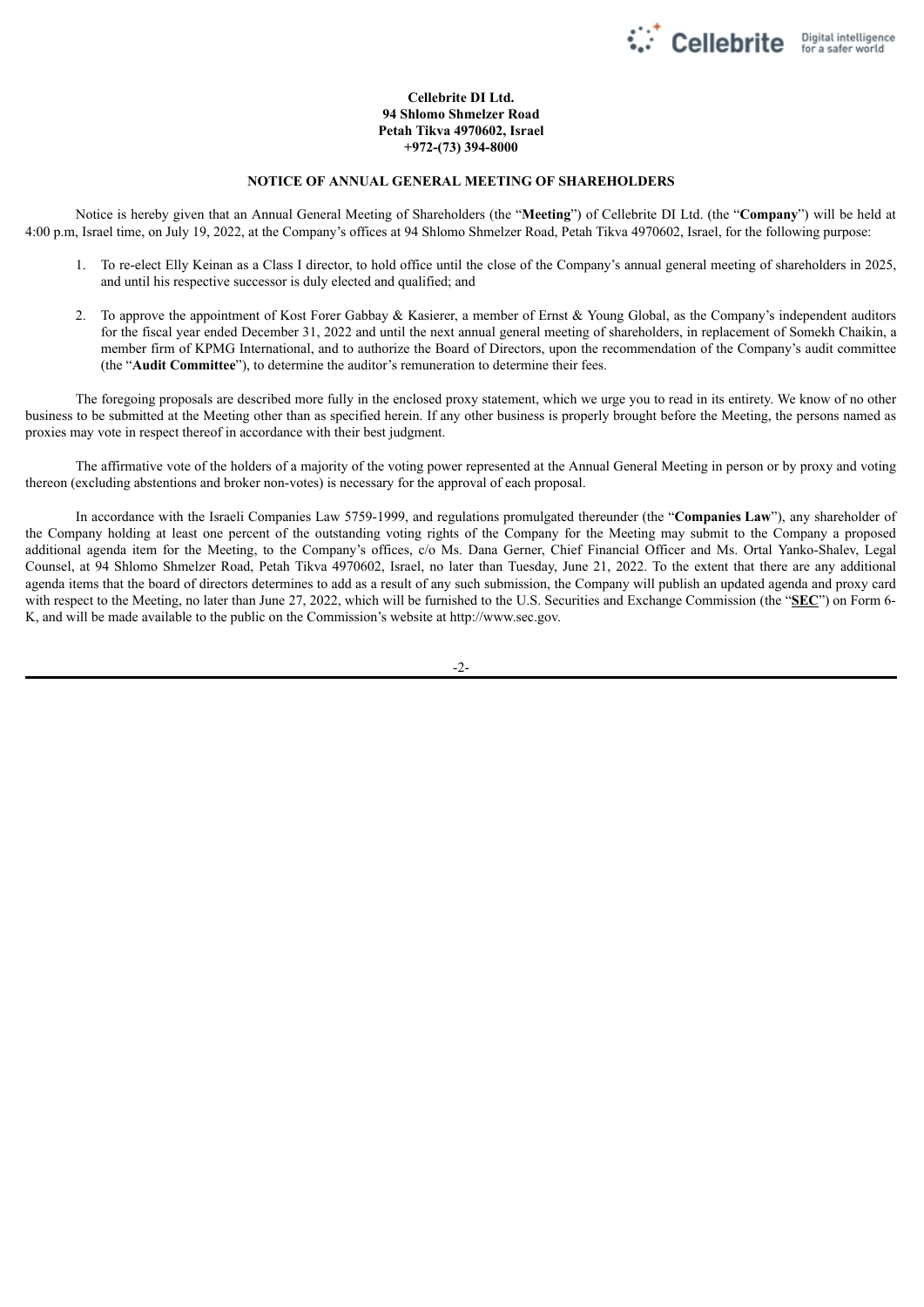

Only shareholders of record at the close of business on June 13, 2022, the record date for the Meeting, are entitled to notice of, and to vote at, the Meeting and any adjournment(s) or postponement(s) thereof. All shareholders are cordially invited to attend the Meeting in person. Shareholders who are unable to attend the Meeting in person are requested to complete, date and sign the enclosed form of proxy and return it promptly in the pre-addressed envelope provided.

Your proxy may be revoked at any time before it is voted either by you returning a later-dated proxy card or by voting your shares in person at the Meeting.

Joint holders of shares should note that, pursuant to the articles of association of the Company, the vote of the senior of joint holders of any share who votes such share, whether in person or by proxy, will be accepted to the exclusion of the vote(s) of the other registered holder(s) of such share, and for this purpose seniority will be determined by the order in which the names of the joint holders appear in the Company's register of shareholders. The appointment of a proxy to vote shares held by joint holders shall be executed by the signature of the senior of the joint holders on the proxy card.

A proxy statement describing the matter to be voted upon at the Meeting along with a proxy card enabling the shareholders to indicate their vote on the matter will be mailed on or about June 17, 2022, to all shareholders entitled to vote at the Meeting. Such proxy statement will also be furnished to the SEC under cover of Form 6-K and will be available on the Company's website under the "*Investors*" portion, https://investors.cellebrite.com and on the SEC's website at www.sec.gov or at Company's headquarters at 94 Shlomo Shmelzer Road, Petah Tikva 4970602, Israel, upon prior notice and during regular working hours (telephone number: +972-502851113) until the date of the Meeting. Proxies must be submitted to the Broadridge Financial Solutions ("**Broadridge**") no later than 11:59 p.m. ET on July 18, 2022, or to our offices no later than 8:00 a.m. (Israel time) on July 19, 2022. Proxies delivered to the Company or to Broadridge following such time will be presented to the chairperson of the Meeting and, at his discretion, may be voted as specified in the instructions included in such proxies. Shareholders who hold their shares in "street name", meaning in the name of a bank, broker or other record holder, must either direct the record holder of their shares on how to vote their shares or obtain a legal proxy from the record holder to vote the shares at the Meeting on behalf of the record holder, together with a proof of such record holder with respect to the holding of the shares on the record date. You should follow the directions provided by your broker or nominee regarding how to instruct them to vote your shares.

In accordance with the Israeli Companies Law 5759-1999, and regulations promulgated thereunder (the "**Companies Law**"), any shareholder of the Company holding at least one percent of the outstanding voting rights of the Company for the Meeting may submit to the Company a proposed additional agenda item for the Meeting, to the Company's offices, c/o Ms. Dana Gerner, Chief Financial Officer and Ms. Ortal Yanko-Shalev, Legal Counsel, at 94 Shlomo Shmelzer Road, Petah Tikva 4970602, Israel, no later than June 21, 2022. To the extent that there are any additional agenda items that the board of directors determines to add as a result of any such submission, the Company will publish an updated agenda and proxy card with respect to the Meeting, no later than June 27, 2022, which will be furnished to the U.S. Securities and Exchange Commission (the "**SEC**") on Form 6-K, and will be made available to the public on the Commission's website at http://www.sec.gov.

By Order of the Board of Directors

*Haim Shani***,** *Chairman of the Board of Directors*

Petah Tikva, Israel June 13, 2022

-3-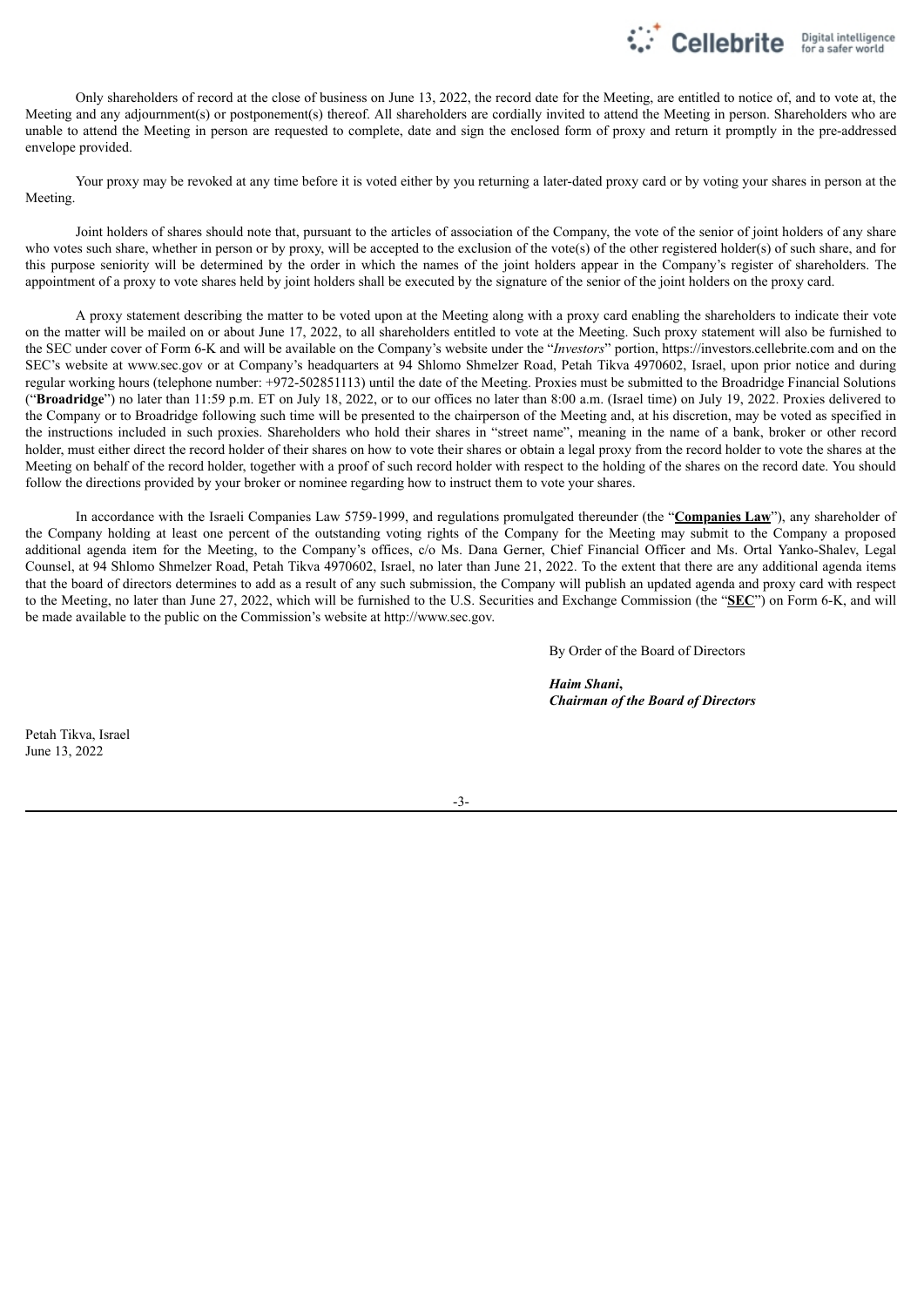

## **Cellebrite DI Ltd. 94 Shlomo Shmelzer Road Petah Tikva 4970602, Israel +972-(73) 394-8000**

#### **PROXY STATEMENT**

This Proxy Statement, Notice of Annual General Meeting of Shareholders, and the related proxy card are being furnished to the holders of ordinary shares, par value of NIS 0.00001 per share (the "**Shares**"), of Cellebrite DI Ltd. (the "**Company**") in connection with the solicitation of proxies on behalf of the board of directors of the Company (the "**Board of Directors**") for use at the annual general meeting of shareholders (the "**Meeting**") to be held at 04:00 p.m., Israel time, on July 19, 2022, at the Company's offices at 94 Shlomo Shmelzer Road, Petah Tikva 4970602, Israel, or at any adjournment thereof, pursuant to the accompanying notice of meeting (the "**Notice**").

At the Meeting, the shareholders will be asked to consider and vote on the following matter:

- 1. To re-elect Elly Keinan as a Class I director, to hold office until the close of the Company's annual general meeting of shareholders in 2025, and until his respective successor is duly elected and qualified; and
- 2. To approve the appointment of Kost Forer Gabbay & Kasierer, a member of Ernst & Young Global, as the Company's independent auditors for the fiscal year ended December 31, 2022 and until the next annual general meeting of shareholders, in replacement of Somekh Chaikin, a member firm of KPMG International, and to authorize the Board of Directors, upon the recommendation of the Company's audit committee (the "**Audit Committee**"), to determine the auditor's remuneration to determine their fees.

#### *Record Date*

Only shareholders of record at the close of business on June 13, 2022, the record date for the Meeting, are entitled to notice of, and to vote at, the Meeting and any adjournment(s) or postponement(s) thereof. All shareholders are cordially invited to attend the Meeting in person. Shareholders who are unable to attend the Meeting in person are requested to complete, date and sign the enclosed proxy card and return it promptly in the pre-addressed envelope provided. Our Board urges you to vote your shares so that they will be counted at the Meeting or at any postponements or adjournments of the Meeting.

#### *Quorum*

As of June 3, 2022, the Company had 189,436,572 Shares issued and outstanding. Pursuant to our amended and restated articles of association ("**Amended Articles**"), the quorum required for general meetings (including the annual general meeting) of shareholders must consist of at least two shareholders present in person or by proxy (including by voting deed) holding not less than 25% of our voting rights. A meeting adjourned for lack of a quorum will generally be adjourned to the same day of the following week at the same time and place, or to such other day, time or place as indicated by our Board of Directors if so specified in the notice of the meeting. At the reconvened meeting, any number of shareholders present in person or by proxy shall constitute a lawful quorum.

Pursuant to our Amended Articles, holders of our Shares have one vote for each Share held on all matters submitted to a vote before the shareholders at a general meeting.

Abstentions are counted as present and entitled to vote for purposes of determining a quorum. "Broker non-votes" will not count as present and entitled, including for purposes of determining a quorum. A "broker non-vote" occurs when a bank, broker or other holder of record holding shares for a beneficial owner attends the Meeting but does not vote on a particular proposal because that holder does not have discretionary voting power for that particular item and has not received instructions from the beneficial owner. Brokers that hold shares in "street name" for clients typically have authority to vote only on "routine" proposals when they have not received instructions from beneficial owners. Absent specific instructions from the beneficial owner of the shares, however, brokers are not allowed to exercise their voting discretion with respect to any proposals that are considered non-routine. The only item on the Meeting agenda that may be considered routine is Proposal No. 2 relating to the appointment of our independent registered public accounting firm for the fiscal year ending December 31, 2022; however, we cannot be certain whether this will be treated as a routine matter since our proxy statement is prepared in compliance with the Companies Law, rather than the rules applicable to domestic U.S. reporting companies.. If you hold your shares in "street name" and do not provide your broker with specific instructions regarding how to vote on any proposal, your broker will not be permitted to vote your shares on the proposal, resulting in a "broker non-vote." Therefore, it is important for a shareholder that holds Shares through a bank or broker to instruct its bank or broker how to vote its shares, if the shareholder wants its shares to count for all proposals.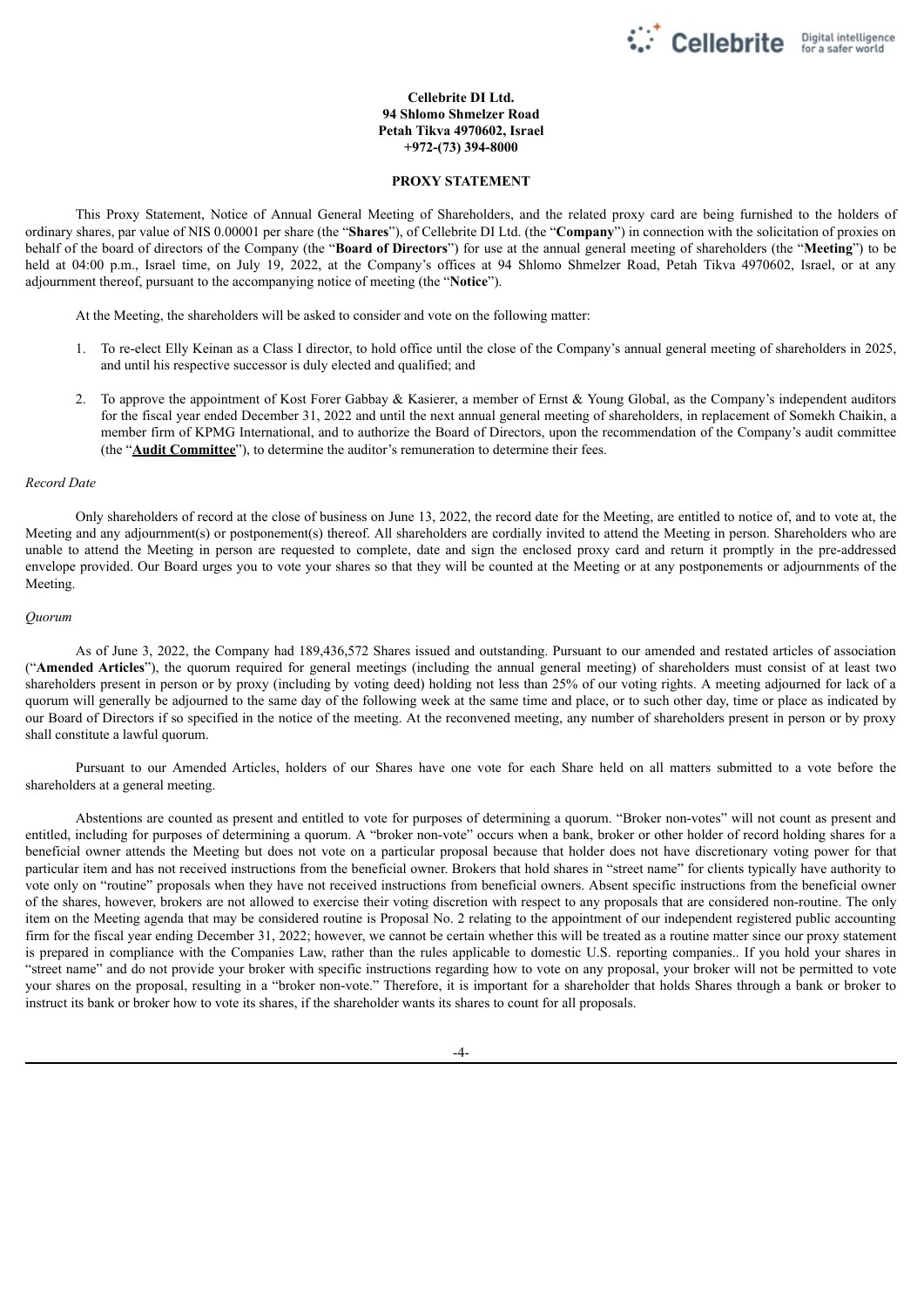

#### *Required Vote*

The affirmative vote of the holders of a majority of the voting power represented and voting on each of the proposals in person or by proxy at the Meeting (excluding abstentions and broker non-votes)) is necessary for the approval of each proposal.

#### *Voting Procedures*

#### **Registered Shareholders**

Shareholders registered in the Company's shareholders register ("**Registered Shareholders**") may vote their Shares by attending the Meeting and voting their Shares in person, or by completing the enclosed proxy card, signing and dating it and mailing it either in the enclosed postage prepaid envelop or to the Company's offices. Registered Shareholders who vote their Shares by proxy must also provide the Company with a copy of their identity card, passport or certificate of incorporation, as the case may be.

### **Beneficial Owners**

Shareholders who hold their Shares in "street name" meaning in the name of a bank, broker or other nominee, through Cede & Co., referred to as beneficial owners, must either direct the record holder of their Shares how to vote their Shares or obtain a legal proxy from the record holder to vote at the Meeting on behalf of the record holder, together with a proof of such record holder with respect to the holding of the Shares on the record date. If you are a beneficial owner whose Shares are held through bank, broker or other nominee, you should follow the directions provided by your broker or nominee regarding how to instruct them to vote your Shares. It is important for a shareholder that holds Shares through a bank or broker to instruct its bank or broker how to vote if the shareholder wants its Shares to count for the proposal.

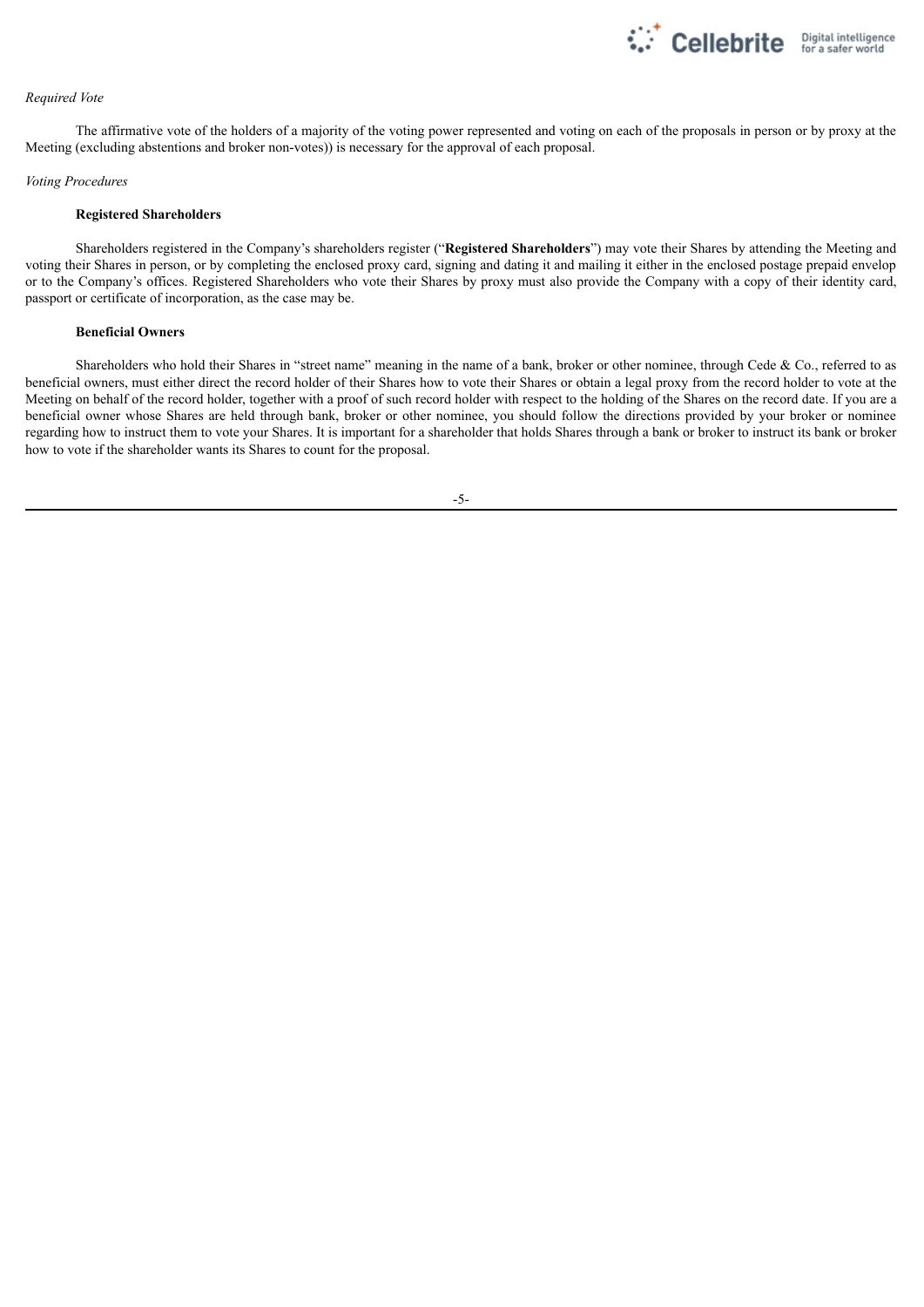### **Note for Shareholders Voting via Proxy Card**

Shareholders who vote their Shares via proxy card may use the form of proxy and the return envelope enclosed. Shares represented by executed and unrevoked proxies will be voted at the Meeting. If a shareholder instructs in a proxy to abstain from voting on a specific proposal, such Shares shall not be counted in calculating the percentage of affirmative votes required for approval of such proposal (although, as described under "Quorum" above, they will be counted for the purpose of determining a quorum).

Cellebrite Digital intelligence

### **Revocation of Proxies**

Shareholders may revoke their proxies at any time before the effective exercise thereof by returning a later-dated proxy card or by voting their Shares in person at the Meeting if such Shareholders are the record holders of the Shares and can provide evidence of such (*i.e.*, a copy of certificate(s) evidencing their Shares).

#### *Meeting Agenda*

In accordance with the Companies Law, any shareholder of the Company holding at least one percent of the outstanding voting rights of the Company for the Meeting may submit to the Company a proposed additional agenda item for the Meeting, to the Company's offices, c/o Ms. Dana Gerner, Chief Financial Officer and Ms. Ortal Yanko-Shalev, Legal Counsel, at 94 Shlomo Shmelzer Road, Petah Tikva 4970602, Israel, no later than June 21, 2022. To the extent that there are any additional agenda items that the Board determines to add as a result of any such submission, the Company will publish an updated agenda and proxy card with respect to the Meeting, no later than June 27, 2022, which will be furnished to the SEC on Form 6- K, and will be made available to the public on the Commission's website at http://www.sec.gov.

### *Voting Results*

The preliminary voting results will be announced at the Meeting. The final voting results will be tallied by the Company's Legal Counsel, based on the information provided by Broadridge Financial Solutions ("**Broadridge**") or otherwise and will be published following the Meeting on a Form 6-K that will be furnished to the SEC.

#### *Proxy Solicitation*

Management and the Board of Directors are soliciting proxies for use at the Meeting. Proxies will be mailed to shareholders on or about June 17, 2022 and will be solicited primarily by mail; however, additional solicitations may be made by telephone, facsimile or other means of contact by certain directors, officers, employees or agents of the Company, none of whom will receive additional compensation therefor. The entire expense of solicitation, including the cost of preparing, printing, assembling and mailing the proxy materials will be borne by the Company. The Company will also reimburse the reasonable expenses of brokerage firms and others for forwarding materials to beneficial owners of Shares.

Proxies must be submitted to Broadridge no later than 11:59 p.m. ET on July 18, 2022, or to our offices at 94 Shlomo Shmelzer Road, Petah Tikva 4970602, Israel, to the attention of Ms. Dana Gerner, Chief Financial Officer, and Ms. Ortal Yanko-Shalev, Adv. Legal Counsel no later than 8:00 a.m. (Israel time) on July 19, 2022. Proxies delivered to the Company or to Broadridge following such time will be presented to the chairperson of the Meeting and, at his discretion, may be voted as specified in the instructions included in such proxies.

#### *Availability of Proxy Materials*

Copies of the Proxy Statement, Notice of Annual General Meeting of Shareholders, and the related proxy card are available at the "*Investors*" section of Company's website, https://investors.cellebrite.com. The contents of that website are not a part of this Proxy Statement.

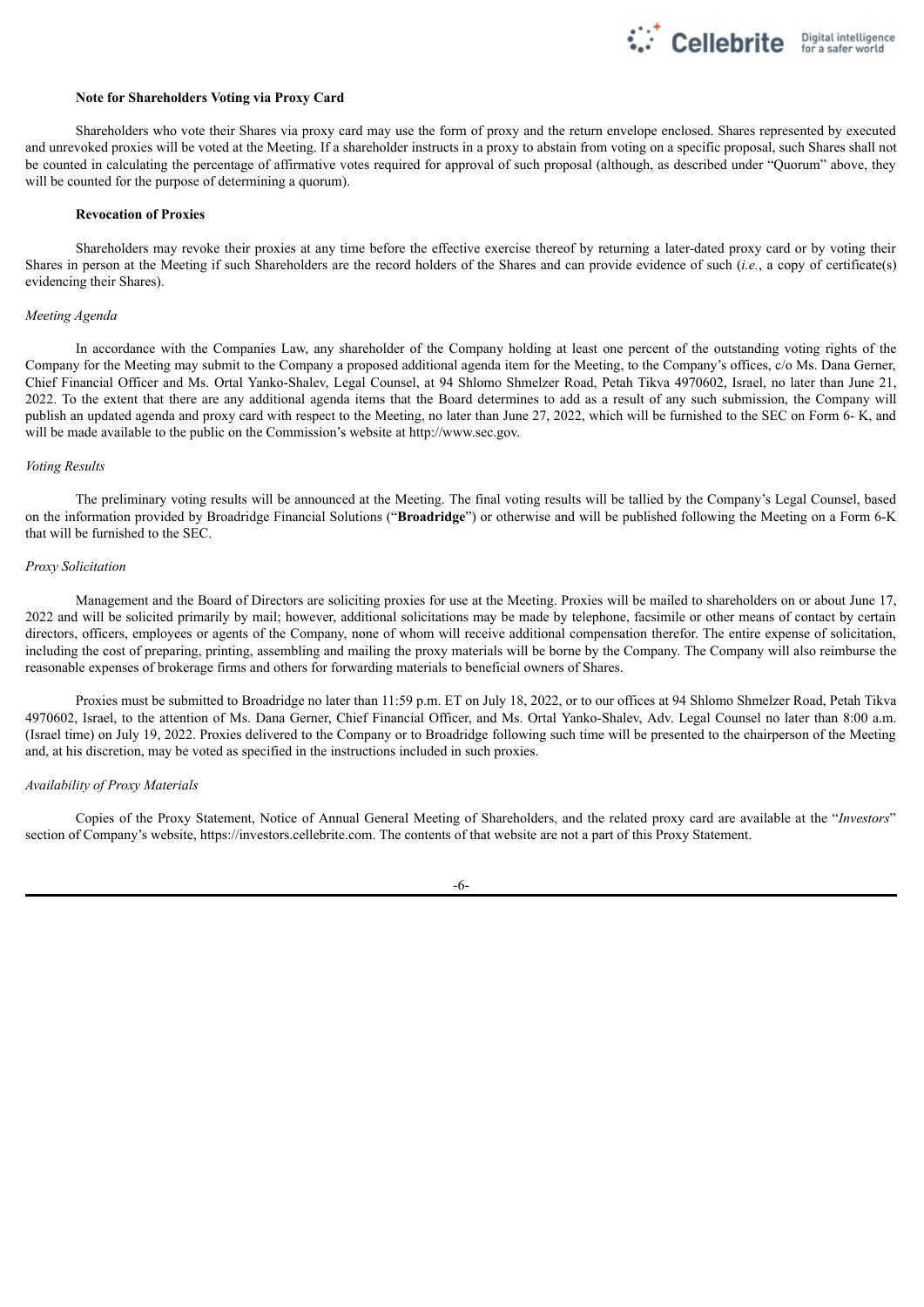

### **COMPENSATION OF EXECUTIVE OFFICERS**

For information concerning the annual compensation earned during 2021 by our five most highly compensated executive officers see Item 6.B. of our Annual Report on Form 20-F for the year ended December 31, 2021, as filed with the SEC on March 29, 2022, as amended on April 14<sup>th</sup>, 2022 (the "**Annual Report**"), a copy of which is available on our website at https://investors.cellebrite.com/.

### **CORPORATE GOVERNANCE**

#### *Overview*

Cellebrite is committed to effective corporate governance and independent oversight by our Board of Directors. Our programs and policies are informed by engagement with our shareholders as well as a guiding principle that the Board of Directors is accountable for representing the best interests of our shareholders, accomplished primarily through independence, diversity of experience and engagement with shareholders and other key constituents.

Our Amended Articles provide that we may have no less than three and no more than eleven directors (including the external directors), as may be fixed from time to time by the Board of Directors. Our Board of Directors currently consists of nine directors. Each of our current eight non-executive directors is independent under Nasdaq corporate governance rules that require a majority of our directors to be independent. Our external directors under the Companies Law are Mses. Gruber and Baudot-Trajtenberg.

Our directors are divided into three classes with staggered three-year terms. Each class of directors consists, as nearly as possible, of one-third of the total number of directors constituting the entire Board (other than the external directors). At each annual general meeting of our shareholders, the term of office of only one class of directors expires. The election or re-election of such class of directors is for a term of office that expires as of the date of the third annual general meeting following such election or re-election. Our directors, aside from our external directors, and subject to the specific director appointment rights contained in the Amended Articles, according to which (i) two directors shall be nominated by TWC Tech Holdings II, LLC; (ii) two directors shall be nominated by SUNCORPORATION; and (iii) one director shall be nominated by IGP Saferworld Limited Partnership; all to be reasonably acceptable to the Company, are generally be appointed by a simple majority vote of holders of our ordinary shares, participating and voting at an annual general meeting of our shareholders. Each director holds office until the annual general meeting of our shareholders in which his or her term expires, unless he or she is removed by a vote of 65% of the total voting power of our shareholders at a general meeting of our shareholders (other than the external directors, and subject to the specific director appointment rights as detailed above), or upon the occurrence of certain events, in accordance with the Companies Law and our Amended Articles of Association.

#### *Corporate Governance Practices*

Below, we summarize the key governance practices and policies that our Board of Directors believes help advance our goals and protect the interests of our shareholders, including:

| What we do |                                                                                                        |  |                                                                                                                                                          |  |  |  |
|------------|--------------------------------------------------------------------------------------------------------|--|----------------------------------------------------------------------------------------------------------------------------------------------------------|--|--|--|
|            | Base a significant portion of the compensation opportunity on financial<br>and share price performance |  | Emphasize pay-for-performance - meaning the earning of annual<br>bonuses are subject to the attainment of objective performance<br>measurements.         |  |  |  |
|            | Set annual incentive targets to our chief executive officer based on<br>objective performance measures |  | Regularly review the executive compensation and peer group data                                                                                          |  |  |  |
|            | Maintain a majority independent Board                                                                  |  | Offer equity and cash compensation which we believe incentivizes<br>our executive officers to deliver both short-term and long-term<br>shareholder value |  |  |  |
|            | Maintain entirely independent Board committees                                                         |  | Cap cash bonus payments and annual equity based compensation                                                                                             |  |  |  |

For more information regarding our Board of Directors, its committees and our corporate governance practices, see "Part I, Item 6.C. Board Practices" of our Annual Report.

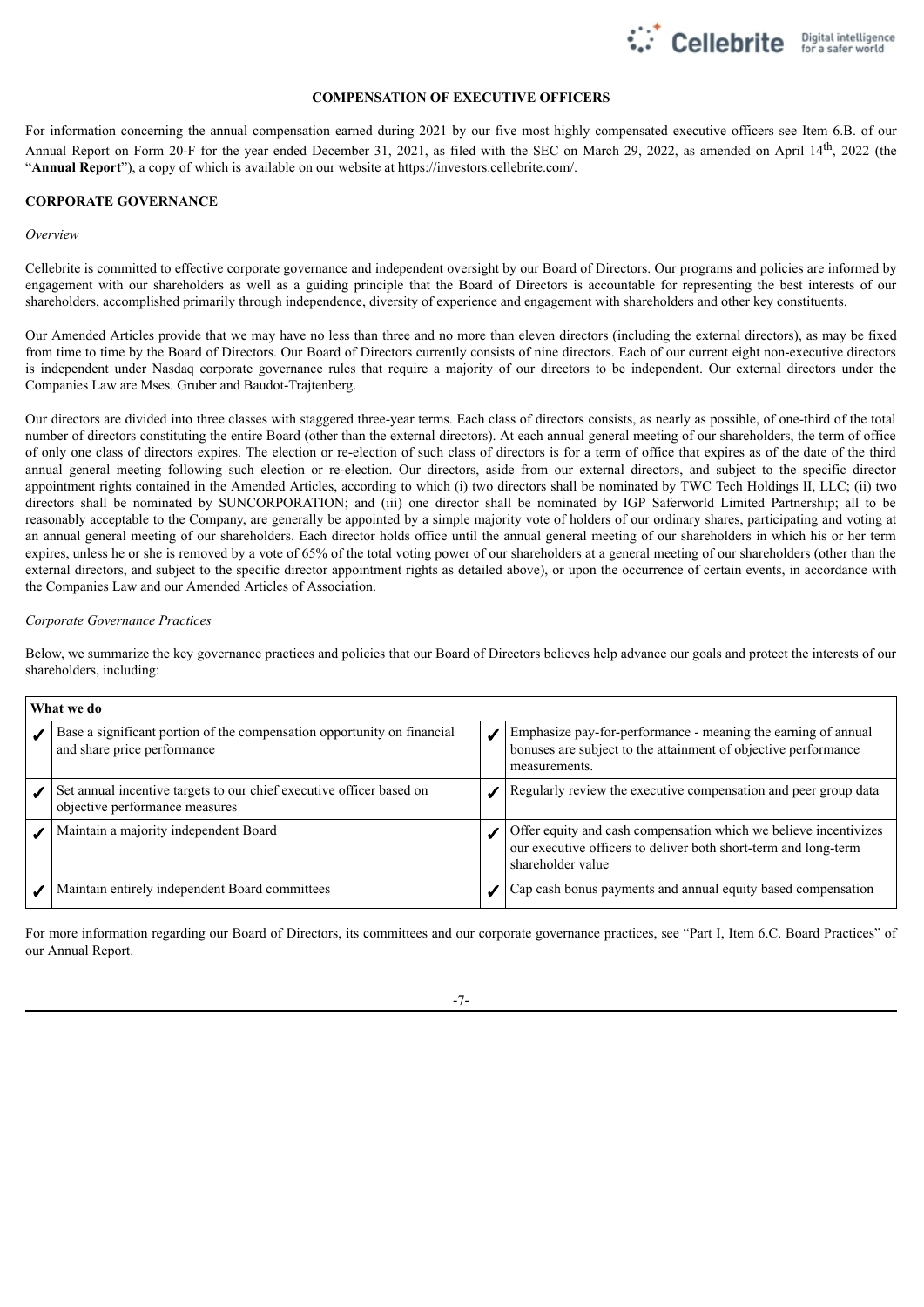

### **PROPOSAL NO. 1**

#### **RE-ELECTION OF DIRECTORS**

Under the Companies Law and the Amended Articles, our business and affairs are managed under the direction of our board of directors. Our board of directors may exercise all powers and may take all actions that are not specifically granted to our shareholders or to executive management. Our Chief Executive Officer (referred to as a "general manager" under the Companies Law) is responsible for our day-to-day management. Our Chief Executive Officer is appointed by, and serves at the discretion of, our board of directors, subject to the employment agreement that we have entered into with him. All other executive officers are appointed by the Chief Executive Officer, subject to applicable corporate approvals, and are subject to the terms of any applicable employment or consulting agreements that we may enter into with them.

Pursuant to the Amended Articles, other than external directors, for whom special election requirements apply under the Companies Law, the number of directors on our board of directors consists of no less than three and no more than eleven directors divided into three classes with staggered three-year terms. Each class of directors consists, as nearly as possible, of one-third of the total number of directors constituting the entire board of directors (other than the external directors). At each annual general meeting of our shareholders, the election or re-election of directors following the expiration of the term of office of the directors of that class of directors will be for a term of office that expires on the third annual general meeting following such election or re-election. Therefore, beginning with the annual general meeting of 2022 (i.e., the Meeting), each year the term of office of only one class of directors will expire.

Our board of directors currently consists of nine directors, including two external directors. Our directors who are not external directors are divided among the three classes as follows:

- the Class I directors are Elly Keinan and Yonatan Domnitz, and their terms will expire at the Meeting;
- the Class II directors are Haim Shani, William Heldfond and Ryusuke Utsumi, and their terms will expire at our annual meeting of shareholders to be held in 2023; and
- the Class III directors are Yossi Carmil and Adam Clammer, and their terms will expire at our annual meeting of shareholders to be held in 2024.

All of the members of our board of directors, other than the external directors, may be re-elected for an unlimited number of terms upon completion of their then-current term of office. Our Board may temporarily fill vacancies in the board of directors until the next annual general meeting of shareholders, provided that the total number of directors will not exceed the maximum number permitted under our Amended Articles.

One of our current Class I directors, Mr. Elly Keinan, has been nominated by our board of directors for re-election at the Meeting. If re-elected at the Meeting, Mr. Keinan will serve until the 2025 annual general meeting of our shareholders, and until his successor has been duly elected and qualified, or until his office is vacated in accordance with our Amended Articles or the Companies Law.

 $-8-$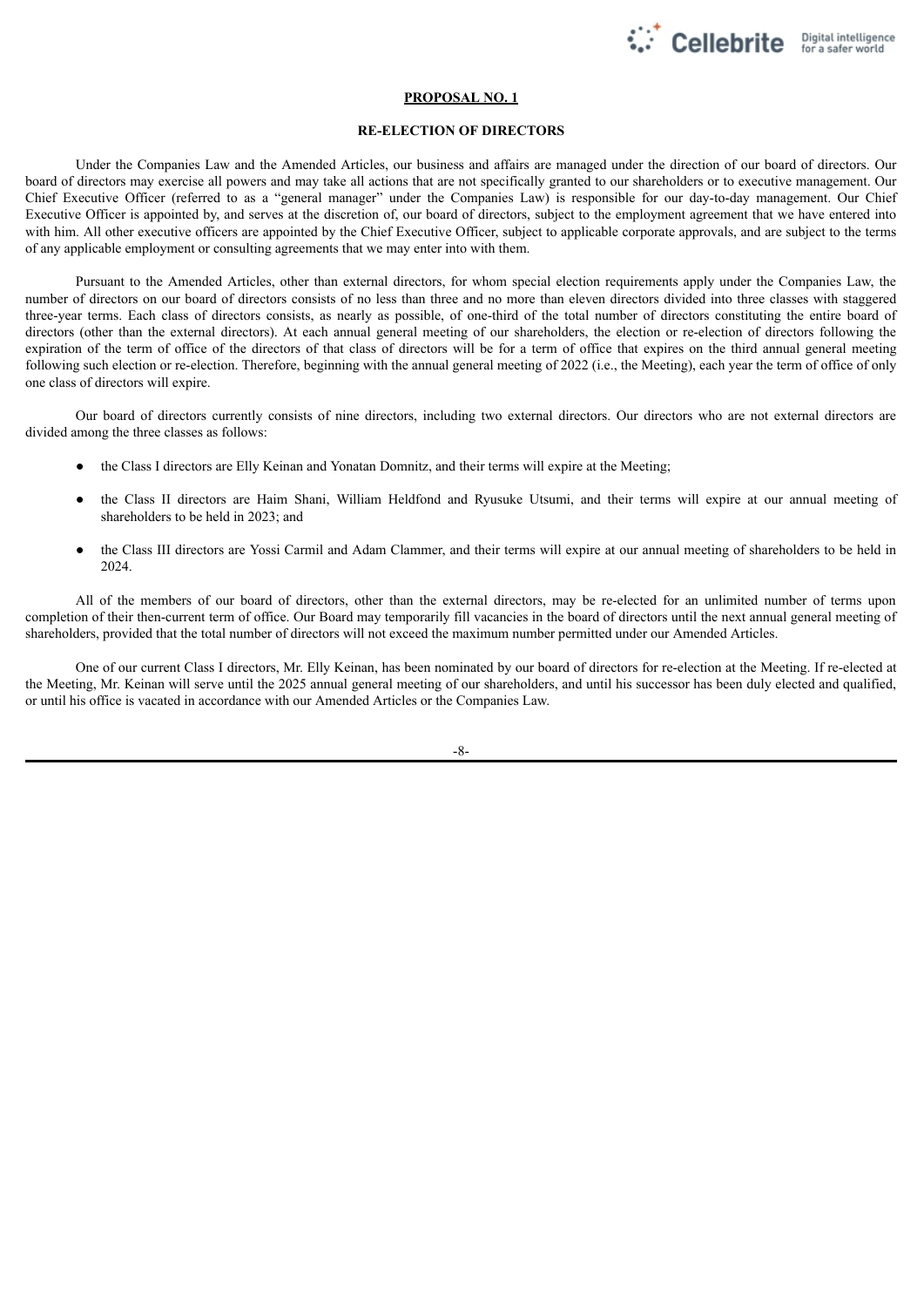

In accordance with the specific director appointment rights contained in our Amended Articles, and information provided to the Company, our other Class I Director, Mr. Yonatan Domnitz was re-appointed by SUNCORPORATION, the parent company of Cellebrite, to serve as a Class I director of the Company and until the 2025 annual general meeting of our shareholders, and until his successor has been duly elected and qualified, or until his office is vacated in accordance with our Amended Articles or the Companies Law.

Mr. Elly Keinan, whose professional background is provided below, has advised us that he is willing, able and ready to serve as a director if reelected. In accordance with the Companies Law, each or Mr. Keinan and Mr. Domnitz has certified to us that he meets all of the requirements of the Companies Law for election as a director of a public company, and possesses the necessary qualifications and has sufficient time, to fulfill his duties as a director of the Company, taking into account the size and needs of our Company.

Mr. Elly Keinan is also a member of our compensation committee and qualifies as an independent director under the Nasdaq corporate governance rules, including the additional independence requirements applicable to the members of a compensation committee.

During 2021, Mr. Elly Keinan attended 100% of our board of directors and compensation committee meetings, and Mr. Domnitz attended 100% of our board of directors and nominating and governance committee meetings.

The nominating and governance committee of our board of directors recommended that Mr. Elly Keinan be re-elected at the Annual General Meeting as a Class I director for a term to expire at the 2025 annual general meeting of our shareholders, and until his successor has been duly elected and qualified, or until his office is vacated in accordance with our amended Articles or the Companies Law. For more information concerning the nominee, please see the next section entitled "*Biographic Information Regarding the Director Nominee."* Our board of directors approved this recommendation.

### *Biographic Information Regarding the Director Nominee*

**Elly Keinan** is a Director of Cellebrite, a position which he has held since September 2020. Mr. Keinan currently serves as Group President of Kyndryl starting in March 2021. Prior to that, Mr. Keinan served a variety of executive roles at IBM, including President and Chairman of IBM Japan and General Manager of North America, serving in these various roles from July 1987 to June 2020. Mr. Keinan holds his BS in Computer Science and Electrical Engineering from Rensselaer Polytechnic Institute and his MBA from University of Miami Herbert Business School.

#### *Proposed Resolution*

"RESOLVED, to re-elect Elly Keinan as a Class I director, to hold office until the close of the Company's annual general meeting of **shareholders in 2025, and until his respective successor is duly elected and qualified."**

#### *Required Vote*

Under the Companies Law and our Amended Articles, the affirmative vote of the holders of a majority of the ordinary shares represented at the Meeting, in person or by proxy, entitled to vote and voting on the matter (excluding abstentions and broker non-votes), is required to re-elect Elly Keinan as director.

#### *Board Recommendation*

The board of directors recommends a vote **FOR** the re-election of the foregoing director nominee pursuant to Proposal 1.

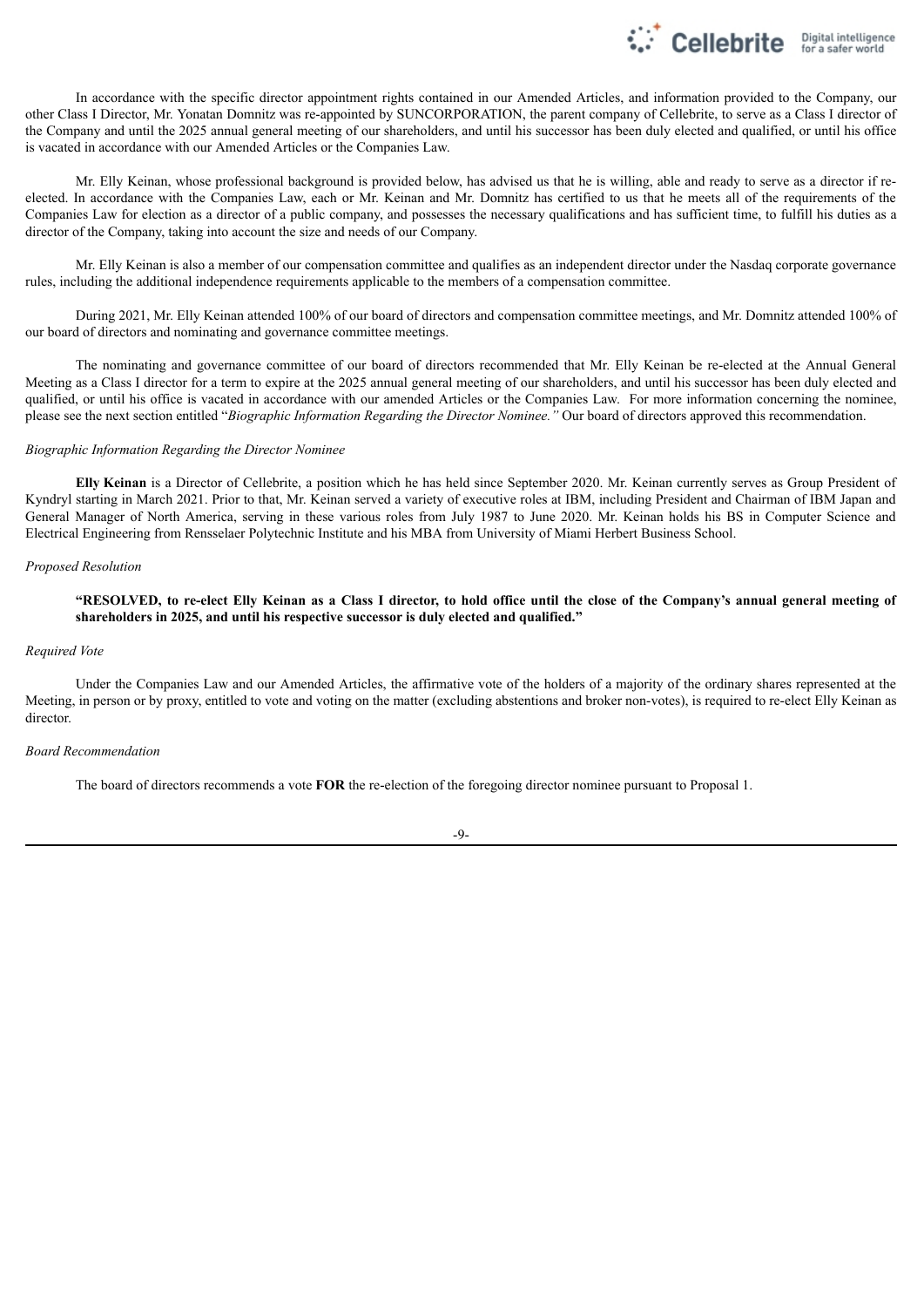

### **PROPOSAL NO. 2**

### **APPROVAL AND RATIFICATION OF THE APPOINTMENT OF KOST FORER GABBAY & KASIERER, A MEMBER OF ERNEST & YOUNG, AS THE INDEPENDENT AUDITORS OF THE COMPANY FOR THE PERIOD ENDING AT THE CLOSE OF THE NEXT ANNUAL GENERAL MEETING**

#### *Background*

Under the Companies Law and our Amended Articles, the shareholders of our Company are authorized to appoint the Company's independent auditors. Under our Amended Articles, our board of directors (or a committee, if it is so authorized by the board of directors) is authorized to determine the independent auditor's remuneration. In addition, the approval by our audit committee of the independent auditor's appointment and remuneration is required under the listing rules of the Nasdaq.

### *Appointment of Kost Forer Gabbay & Kasierer*

Following the recommendation by our audit committee and board of directors, the Company seeks to appoint Kost Forer Gabbay & Kasierer, a member of Ernst & Young Global as the Company's independent auditor (the "**Proposed Auditor**"), for the fiscal year ending on December 31, 2022, until our next annual general meeting of shareholders, and to end the engagement with Somekh Chaikin, a member firm of KPMG International (the "**Former Auditor**"), and to authorize our board of directors, upon recommendation of the Audit Committee to determine the Proposed Auditor's remuneration to be fixed in accordance with the volume and nature of their services to the Company for such fiscal year.

The members of the Audit Committee discussed the replacement of the Former Auditor, and determined to recommend the replacement of the Former Auditor with the Proposed Auditor for the following reasons:

- 1. Performing a change of the Company's independent auditor is desirable from time to time, primarily for reasons of control and efficiency;
- 2. The Company's Audit Committee and Board of Directors were in agreement on the suitability of the Proposed Auditor to conduct an audit of the Company, in light of, inter alia, the nature of the Company's activities.

The reports of the Former Auditor on the financial statements of the Company for the two years ended December 31, 2021 contained no adverse opinion or disclaimer of opinion and were not qualified or modified as to uncertainty, audit scope or accounting principle. During the period January 1, 2019 and to date, there have been no disagreements with the Former Auditor on any matter of accounting principles or practices, financial statement disclosure or auditing scope or procedure, which disagreements, if not resolved to the satisfaction of the Former Auditor, would have caused them to make reference to the subject matter of the disagreements in connection with its reports on the financial statements for such years; or "reportable events" as of the type described in Item 16F(a)(1)(v) of Form 20-F. At our request, the Former Auditor has confirmed the above statement to our Audit Committee.

During the years ended December 31, 2020 and 2021 and through the subsequent interim period preceding EY Israel's appointment as external auditor, the Company consulted with EY Israel on (i) accounting matters relating to financial reporting in 2021; (ii) tax matters in 2021 relating to the Company's business combination with TWC Tech Holdings II Corp., a special purpose acquisition company, pursuant to which the Company became a public listed company on The Nasdaq Capital Market (the "Business Combination"); (iii) services in 2021 related to the Company's accounting practices, and (iv) due diligence services in connection with a potential transaction.

Other than the matters described above, neither the Company nor anyone acting on its behalf consulted with EY Israel with respect to (i) the application of accounting principles to a specified transaction, either completed or proposed, or the type of audit opinion that might be rendered with respect to the Company's consolidated financial statements, and no written report or oral advice was provided to the Company that EY Israel concluded was an important factor considered by the Company in reaching a decision as to any accounting, auditing or financial reporting issue, or (ii) any matter that was the subject of any disagreement of the type described in Item  $16F(a)(1)(v)$  of Form 20-F or a reportable event of the type described in Item  $16F(a)(1)$ (v) of Form 20-F. For additional information see also Company's report of foreign private issuer on Form 6-K, furnished by the Company to the SEC on April 14, 2022.

A representative of the Proposed Auditor as well as the Former Auditor is expected to be telephonically present at the annual general meeting, where he or she will be available to respond to appropriate questions and, if he or she desires, to make a statement.

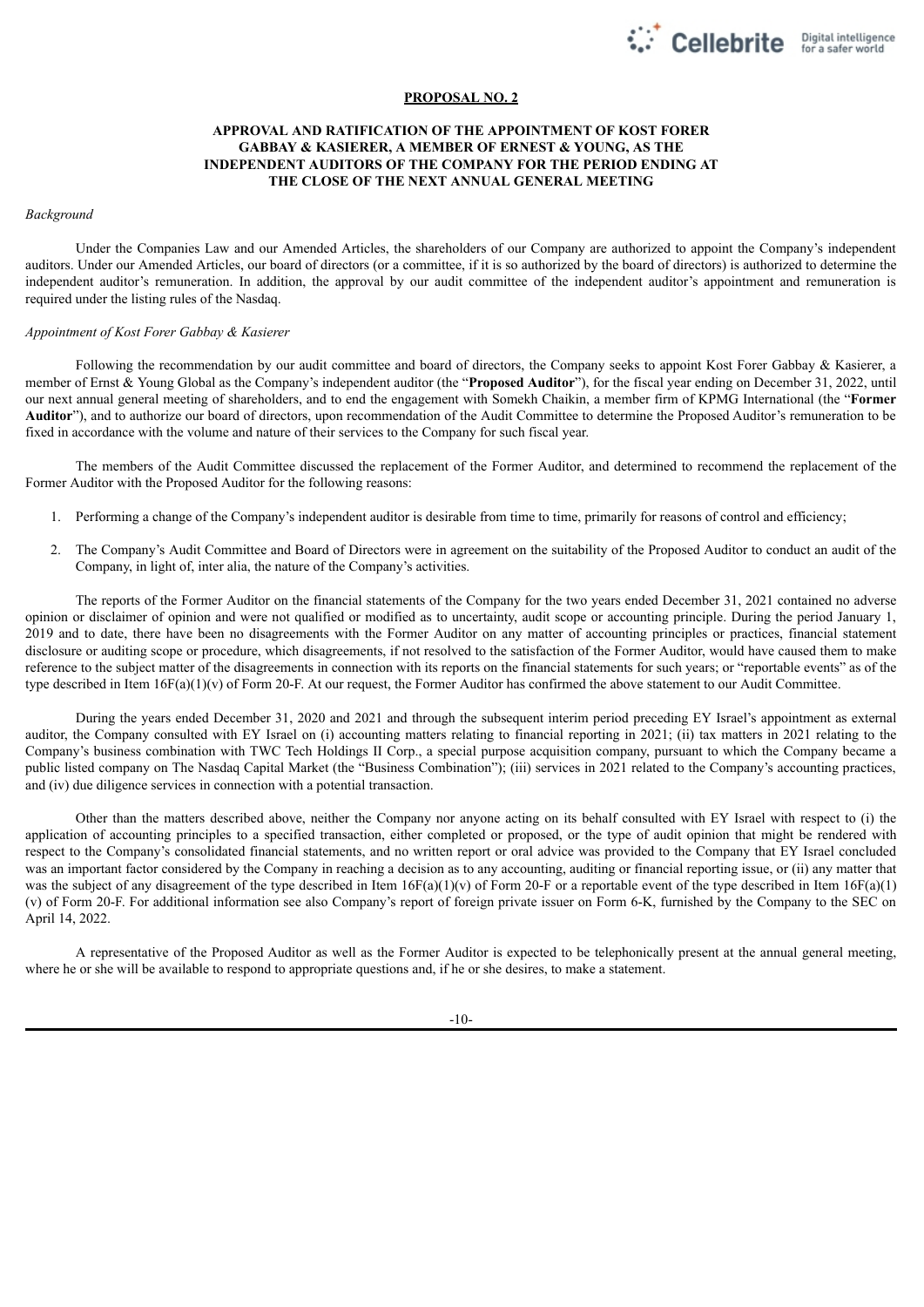

#### **Fees Paid to the Auditors**

The Former Auditor has served as our independent registered public accounting firm for the fiscal years ended December 31, 2021 and 2020. Following are the Former Auditor's fees for professional services in each of the respective fiscal years:

|                  | 2021 |     |   | 2020 |
|------------------|------|-----|---|------|
| Audit fees $(1)$ | D    | 497 |   | 534  |
| Tax fees $(2)$   | Ψ    | 136 | Φ | 220  |
| Total            | Φ    | 633 |   | 754  |

(1) "Audit fees" include fees for services performed by our independent public accounting firm in connection with our annual audit consolidated financial statements, certain procedures regarding our quarterly financial results submitted on Form 6-K, and services that are normally provided by our independent registered public accounting firm in connection with statutory and regulatory filings, including in connection with review of registration statements and consents.

(2) "Tax fees" include fees for professional services rendered during the years ended December 31, 2021 and 2020 by our independent registered public accounting firm for tax compliance and tax advice and tax planning services on actual or contemplated transactions.

#### *Proposed Resolution*

It is proposed that at the annual general meeting the following resolution shall be adopted:

"RESOLVED, to approve the appointment of Kost Forer Gabbay & Kasierer, a member of Ernst & Young Global, as the Company's independent auditor for the fiscal year ending December 31, 2022 and until the next annual general meeting of shareholders, in **replacement of Somekh Chaikin,**

a member firm of KPMG International, and to authorize the Company's board of directors, upon recommendation of the Audit **Committee, to determine their fees."**

#### *Required Vote*

Under the Companies Law the affirmative vote of the holders of a majority of the voting power represented and voting on this proposal in person or by proxy is necessary to approve the resolution to approve the appointment of our independent auditors and authorize the Audit Committee to fix the independent auditors' remuneration.

### *Board Recommendation*

The board of directors recommends a vote **FOR** the foregoing resolution approving the appointment of our independent auditors and authorization of our board of directors to fix the independent auditors' fees pursuant to Proposal 2.

### **OTHER BUSINESS**

The board of directors is not aware of any other business to be acted upon at the Meeting. However, if any other business properly comes before the Meeting, the persons named in the enclosed proxy will vote upon such matters in accordance with their best judgment.

The prompt return of your proxy will be appreciated and helpful in obtaining the necessary vote. Therefore, whether or not you expect to attend the Meeting, please sign the form of proxy provided herewith and return it in the enclosed envelope, so that your vote is received by the Company no later than July 19, 2022 at 08:00 a.m. Israel Time.

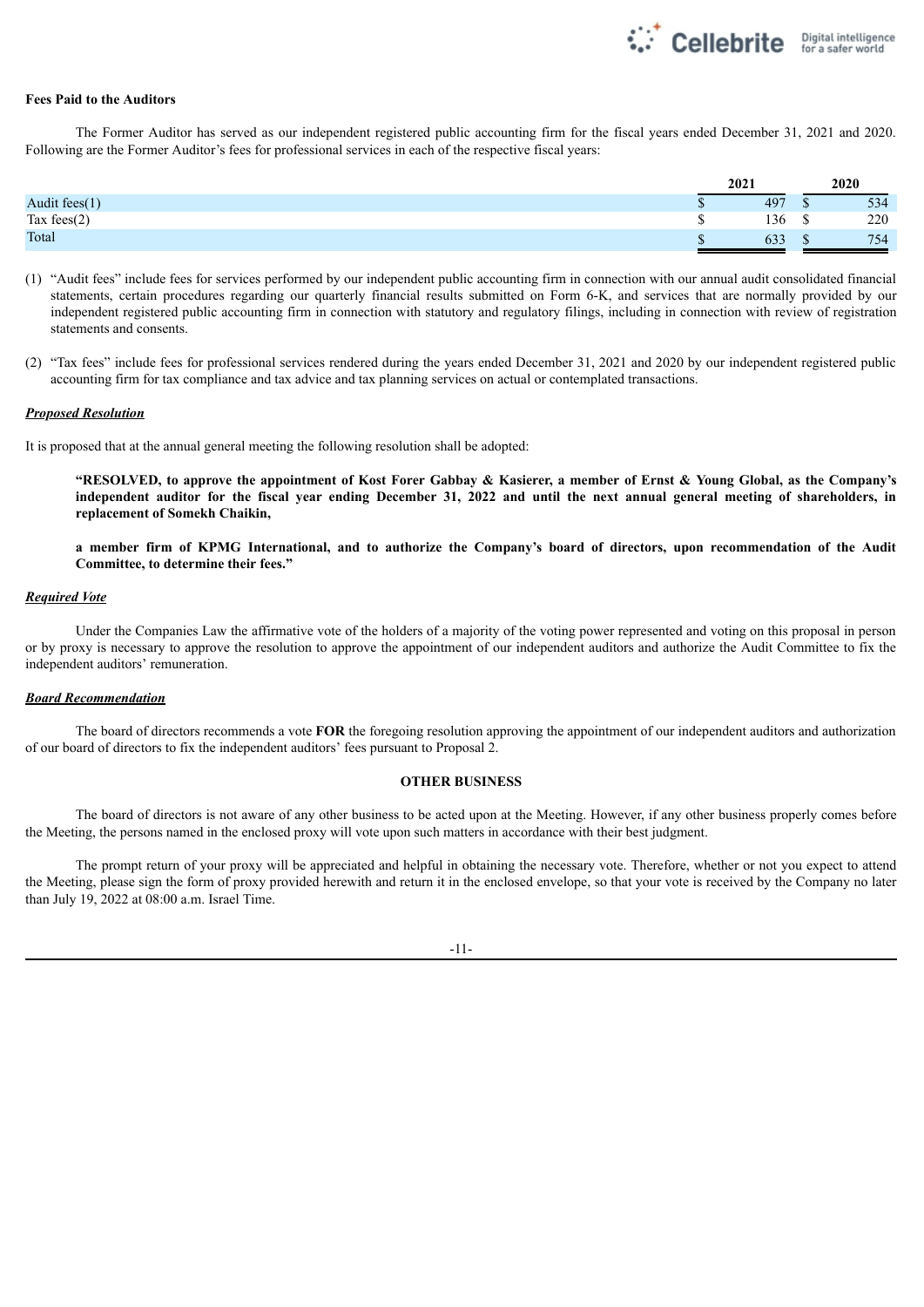

## **ADDITIONAL INFORMATION**

The Company's filings with the SEC, including reports regarding the Company's quarterly business and financial results, are available for viewing and downloading on the SEC's website at *www.sec.gov* as well as under the Investors section of the Company's website at https://investors.cellebrite.com*.* Shareholders may download a copy of these documents without charge at https://investors.cellebrite.com.

The Company is subject to the information reporting requirements of the Exchange Act, applicable to foreign private issuers. The Company fulfills these requirements by filing reports with the SEC. As a foreign private issuer, the Company is exempt from the rules under the Exchange Act related to the furnishing and content of proxy statements. The circulation of this Proxy Statement should not be taken as an admission that the Company is subject to those proxy rules.

By Order of the Board of Directors,

*Haim Shani, Chairman of the Board of Directors*

June 13, 2022

-12-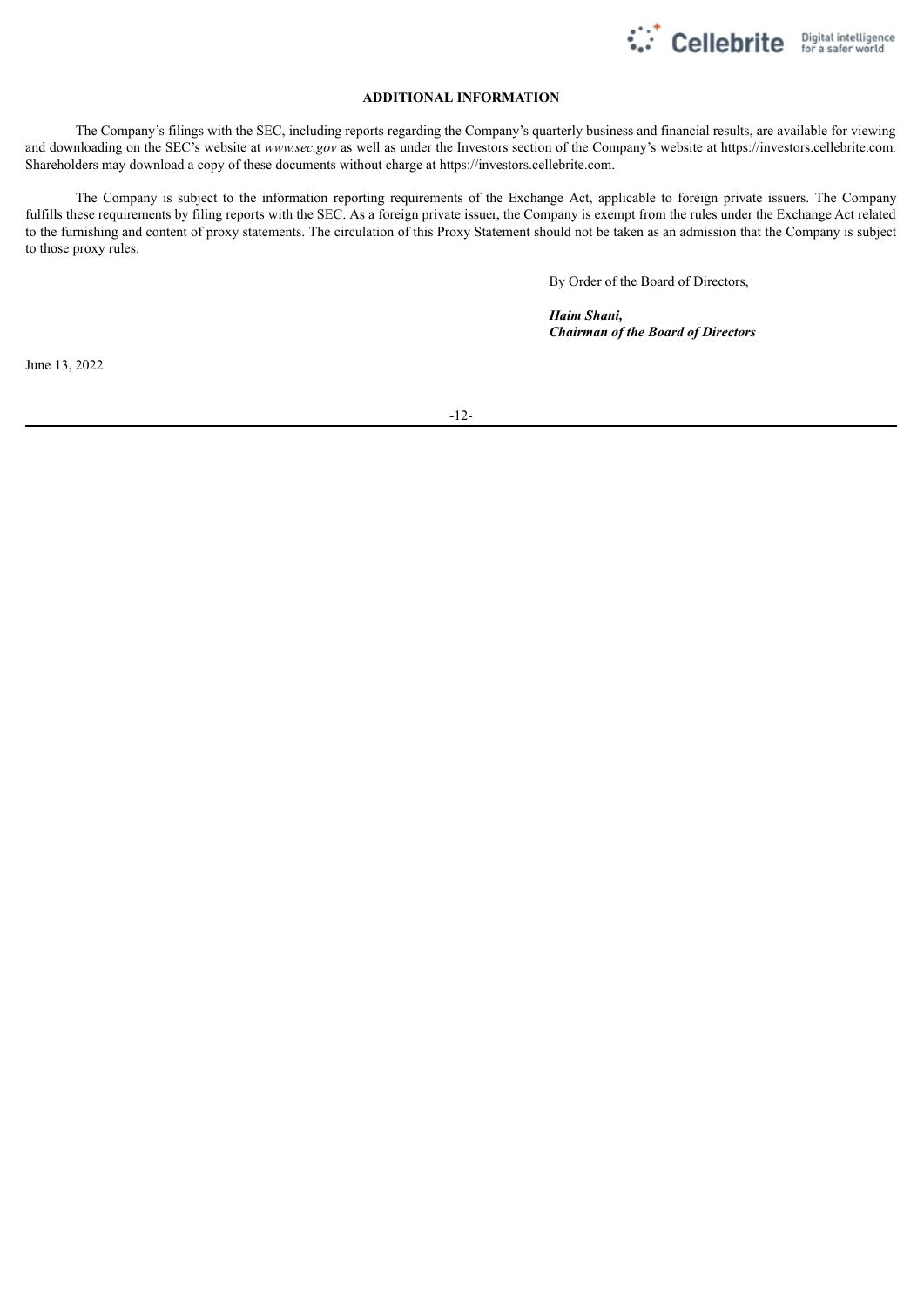### **CELLEBRITE DI LTD.**

#### **(THE "COMPANY")**

#### **PROXY**

### **THIS PROXY IS SOLICITED BY THE BOARD OF DIRECTORS**

<span id="page-16-0"></span>I, the undersigned, shareholder of Cellebrite DI Ltd. (the "**Company**"), hereby nominate, constitute and appoint Ms. Dana Gerner, Chief Financial Officer of the Company and Ms. Ortal Yanko-Shalev, Legal Counsel, and each of them, as my true and lawful proxy and attorney(s) with full power of substitution for me and in my name, place and stead, to represent and vote all of the ordinary shares, par value of NIS 0.00001 per share of the Company (the "**Shares**"), which the undersigned is entitled to vote at the Annual General Meeting of Shareholders (the "**Meeting**") to be held at the offices of the Company, located at 94 Shlomo Shmelzer Road, Petah Tikva 4970602, Israel, on Tuesday, July 19, 2022, at 4:00 p.m. (Israel time), and at any adjournments or postponements thereof, upon the following matters, which are more fully described in the Notice of the Meeting and Proxy Statement, dated June 13, 2022, relating to the Meeting (the "**Proxy Statement**"). Subject to applicable law and the rules of Nasdaq, in the absence of such instructions, the Shares represented by properly executed and received proxies will be voted "FOR" the proposed resolution to be presented at the Meeting or any adjournment(s) or postponement(s) thereof for which the board of directors of the Company recommends a "FOR" vote.

### **This Proxy, when properly executed, will be voted in the manner directed herein by the undersigned.**

Shareholders entitled to notice of and to vote at the Meeting or at any adjournment(s) or postponement(s) thereof shall be determined as of the close of business on Monday, June 13, 2022, the record date fixed by the board of directors of the Company for such purpose.

### Should any other matter requiring a vote of the shareholders arise, the proxies named above are authorized to vote in accordance with their best judgment in the interest of the Company. Any and all proxies given by the undersigned prior to this proxy are hereby revoked.

**(Continued and to be signed on the reverse side)**